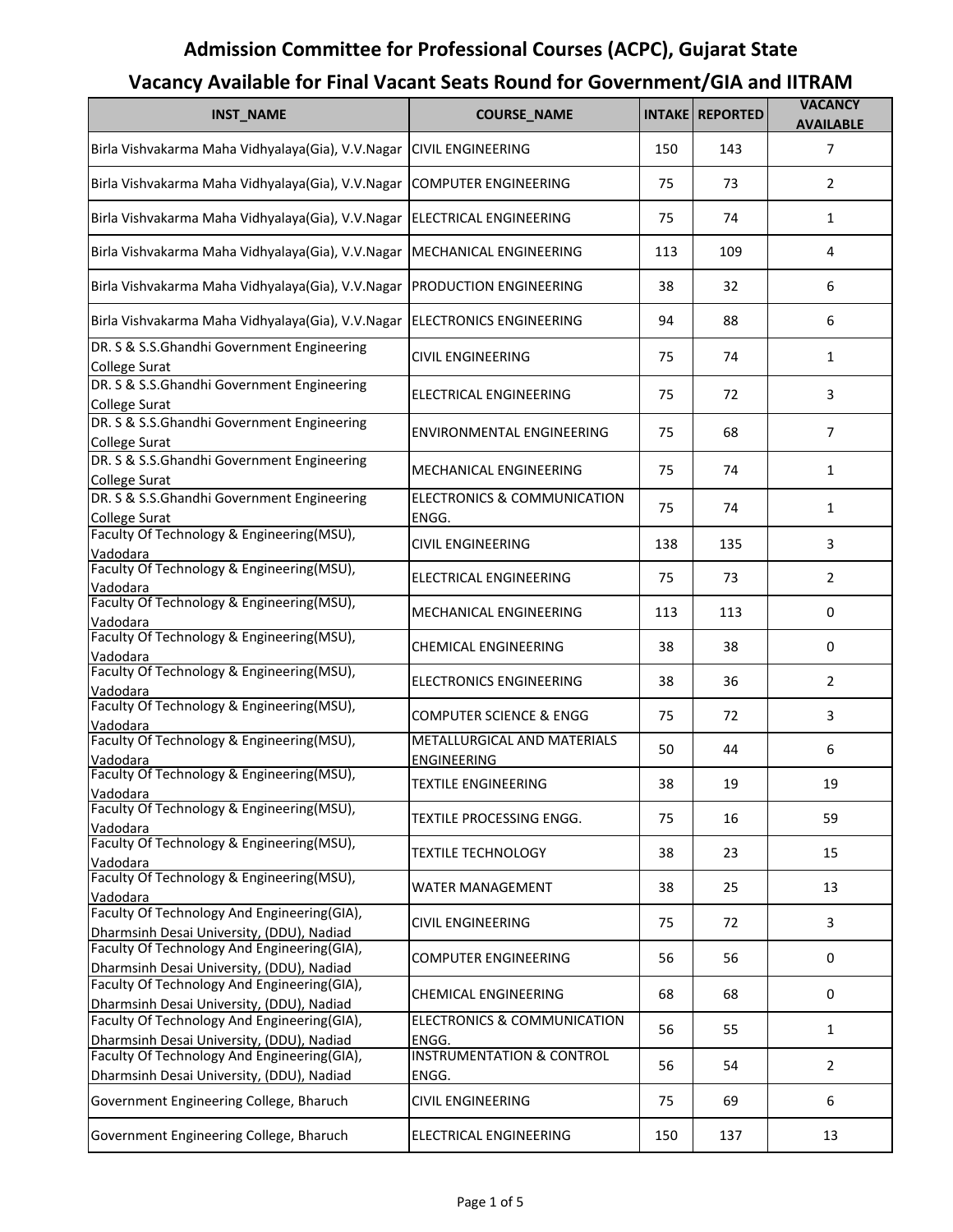### **INST\_NAME COURSE\_NAME INTAKE REPORTED VACANCY AVAILABLE** Government Engineering College, Bharuch MECHANICAL ENGINEERING 150 150 140 10 Government Engineering College, Bharuch CHEMICAL ENGINEERING 75 | 74 | 1 Government Engineering College, Bharuch ELECTRONICS & COMMUNICATION ENGG. 150 106 44 Government Engineering College, Bhavnagar | CIVIL ENGINEERING | 75 | 74 | 1 Government Engineering College, Bhavnagar (COMPUTER ENGINEERING | 75 | 72 | 3 Government Engineering College, Bhavnagar | INFORMATION TECHNOLOGY | 75 | 72 | 3 Government Engineering College, Bhavnagar MECHANICAL ENGINEERING 150 111 1 Government Engineering College, Bhavnagar **ELECTRONICS & COMMUNICATION ENGG** 75 67 8 Government Engineering College, Bhuj CIVIL ENGINEERING 75 | 26 | 49 Government Engineering College, Bhuj **ELECTRICAL ENGINEERING** 75 75 27 48 Government Engineering College, Bhuj **ENVIRONMENTAL ENGINEERING** | 38 | 12 | 26 Government Engineering College, Bhuj MECHANICAL ENGINEERING | 75 | 40 | 35 Government Engineering College, Bhuj CHEMICAL ENGINEERING 75 | 68 | 7 Government Engineering College, Bhuj MINING ENGINEERING | 38 | 10 | 28 Government Engineering College, Dahod CIVIL ENGINEERING 75 39 36 Government Engineering College, Dahod COMPUTER ENGINEERING | 75 | 65 | 10 Government Engineering College, Dahod ELECTRICAL ENGINEERING | 38 | 28 | 10 Government Engineering College, Dahod MECHANICAL ENGINEERING 113 16 16 97 Government Engineering College, Dahod ELECTRONICS & COMMUNICATION **ENGG** 38 12 26 Government Engineering College, Godhra (CIVIL ENGINEERING | 38 | 34 | 4 Government Engineering College, Godhra | ELECTRICAL ENGINEERING | 38 | 18 | 20 Government Engineering College, Godhra MECHANICAL ENGINEERING | 75 | 22 | 53 Government Engineering College, Modasa 
CIVIL ENGINEERING

Latin and the set of the set of the set of the set of the set of the set of the set of the set of the set of the set of the set of the set of the set of the set o Government Engineering College, Modasa COMPUTER ENGINEERING 150 149 1 Government Engineering College, Modasa ELECTRICAL ENGINEERING | 75 | 51 | 24 Government Engineering College, Modasa | INFORMATION TECHNOLOGY | 150 | 146 | 4 Government Engineering College, Modasa MECHANICAL ENGINEERING | 150 | 71 | 79 Government Engineering College, Modasa AUTOMOBILE ENGINEERING | 75 | 20 | 55 Government Engineering College, Modasa ELECTRONICS & COMMUNICATION **ENGG** 38 33 5 Government Engineering College, Palanpur | CIVIL ENGINEERING | 75 | 75 | 0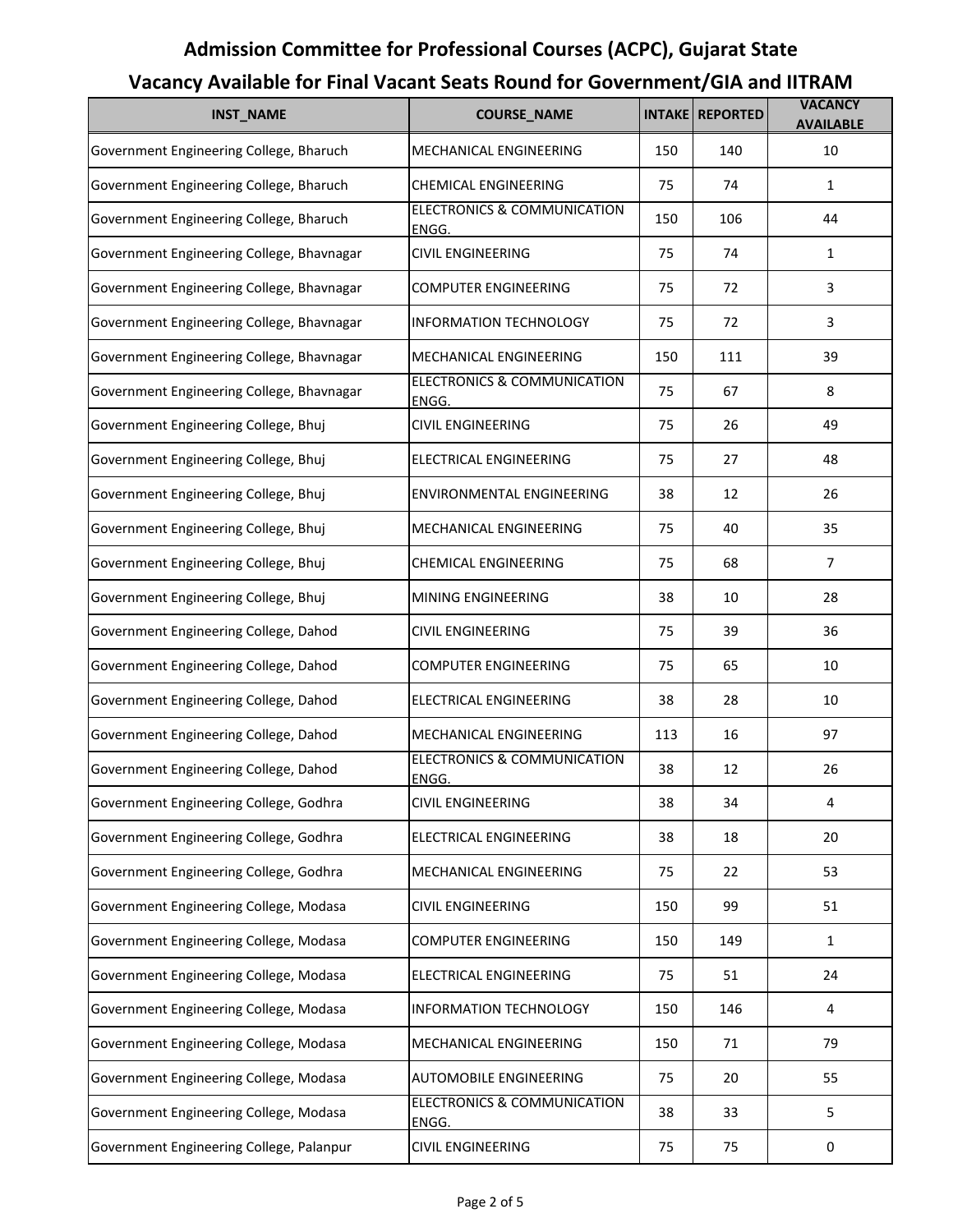| <b>INST_NAME</b>                                                        | <b>COURSE_NAME</b>                                     | <b>INTAKE</b> | <b>REPORTED</b> | <b>VACANCY</b><br><b>AVAILABLE</b> |
|-------------------------------------------------------------------------|--------------------------------------------------------|---------------|-----------------|------------------------------------|
| Government Engineering College, Palanpur                                | ELECTRICAL ENGINEERING                                 | 38            | 23              | 15                                 |
| Government Engineering College, Palanpur                                | MECHANICAL ENGINEERING                                 | 75            | 25              | 50                                 |
| Government Engineering College, Palanpur                                | MINING ENGINEERING                                     | 38            | 4               | 34                                 |
| Government Engineering College, Patan                                   | CIVIL ENGINEERING                                      | 75            | 70              | 5                                  |
| Government Engineering College, Patan                                   | <b>ELECTRICAL ENGINEERING</b>                          | 75            | 52              | 23                                 |
| Government Engineering College, Patan                                   | MECHANICAL ENGINEERING                                 | 113           | 60              | 53                                 |
| Government Engineering College, Patan                                   | COMPUTER SCIENCE & ENGG                                | 150           | 144             | 6                                  |
| Government Engineering College, Patan                                   | <b>ELECTRONICS &amp; COMMUNICATION</b><br>ENGG.        | 38            | 26              | 12                                 |
| Government Engineering College, Rajkot                                  | <b>CIVIL ENGINEERING</b>                               | 75            | 73              | $\overline{2}$                     |
| Government Engineering College, Rajkot                                  | COMPUTER ENGINEERING                                   | 150           | 144             | 6                                  |
| Government Engineering College, Rajkot                                  | ELECTRICAL ENGINEERING                                 | 75            | 74              | $\mathbf{1}$                       |
| Government Engineering College, Rajkot                                  | MECHANICAL ENGINEERING                                 | 75            | 72              | 3                                  |
| Government Engineering College, Rajkot                                  | AUTOMOBILE ENGINEERING                                 | 75            | 27              | 48                                 |
| Government Engineering College, Rajkot                                  | <b>ELECTRONICS &amp; COMMUNICATION</b><br>ENGG.        | 150           | 138             | 12                                 |
| Government Engineering College, Rajkot                                  | <b>INSTRUMENTATION &amp; CONTROL</b><br>ENGG.          | 38            | 11              | 27                                 |
| Government Engineering College, Sector 28<br>Gandhinagar                | <b>COMPUTER ENGINEERING</b>                            | 150           | 146             | 4                                  |
| Government Engineering College, Sector 28<br>Gandhinagar                | <b>INFORMATION TECHNOLOGY</b>                          | 75            | 75              | 0                                  |
| Government Engineering College, Sector 28                               | <b>BIOMEDICAL ENGINEERING</b>                          | 150           | 141             | 9                                  |
| Gandhinagar<br>Government Engineering College, Sector 28                | ELECTRONICS & COMMUNICATION                            | 150           | 143             | 7                                  |
| Gandhinagar<br>Government Engineering College, Sector 28<br>Gandhinagar | ENGG.<br><b>INSTRUMENTATION &amp; CONTROL</b><br>ENGG. | 150           | 75              | 75                                 |
| Government Engineering College, Sector 28                               | METALLURGY                                             | 38            | 14              | 24                                 |
| Gandhinagar<br>Government Engineering College, Valsad                   | <b>CIVIL ENGINEERING</b>                               | 75            | 75              | 0                                  |
| Government Engineering College, Valsad                                  | ELECTRICAL ENGINEERING                                 | 75            | 74              | $\mathbf{1}$                       |
| Government Engineering College, Valsad                                  | ENVIRONMENTAL ENGINEERING                              | 75            | 40              | 35                                 |
| Government Engineering College, Valsad                                  | MECHANICAL ENGINEERING                                 | 150           | 146             | 4                                  |
| Government Engineering College, Valsad                                  | CHEMICAL ENGINEERING                                   | 150           | 147             | 3                                  |
| L.D.College Of Engineering, Ahmedabad                                   | CIVIL ENGINEERING                                      | 150           | 147             | $\mathbf{3}$                       |
| L.D.College Of Engineering, Ahmedabad                                   | COMPUTER ENGINEERING                                   | 150           | 146             | 4                                  |
| L.D.College Of Engineering, Ahmedabad                                   | ELECTRICAL ENGINEERING                                 | 150           | 145             | 5                                  |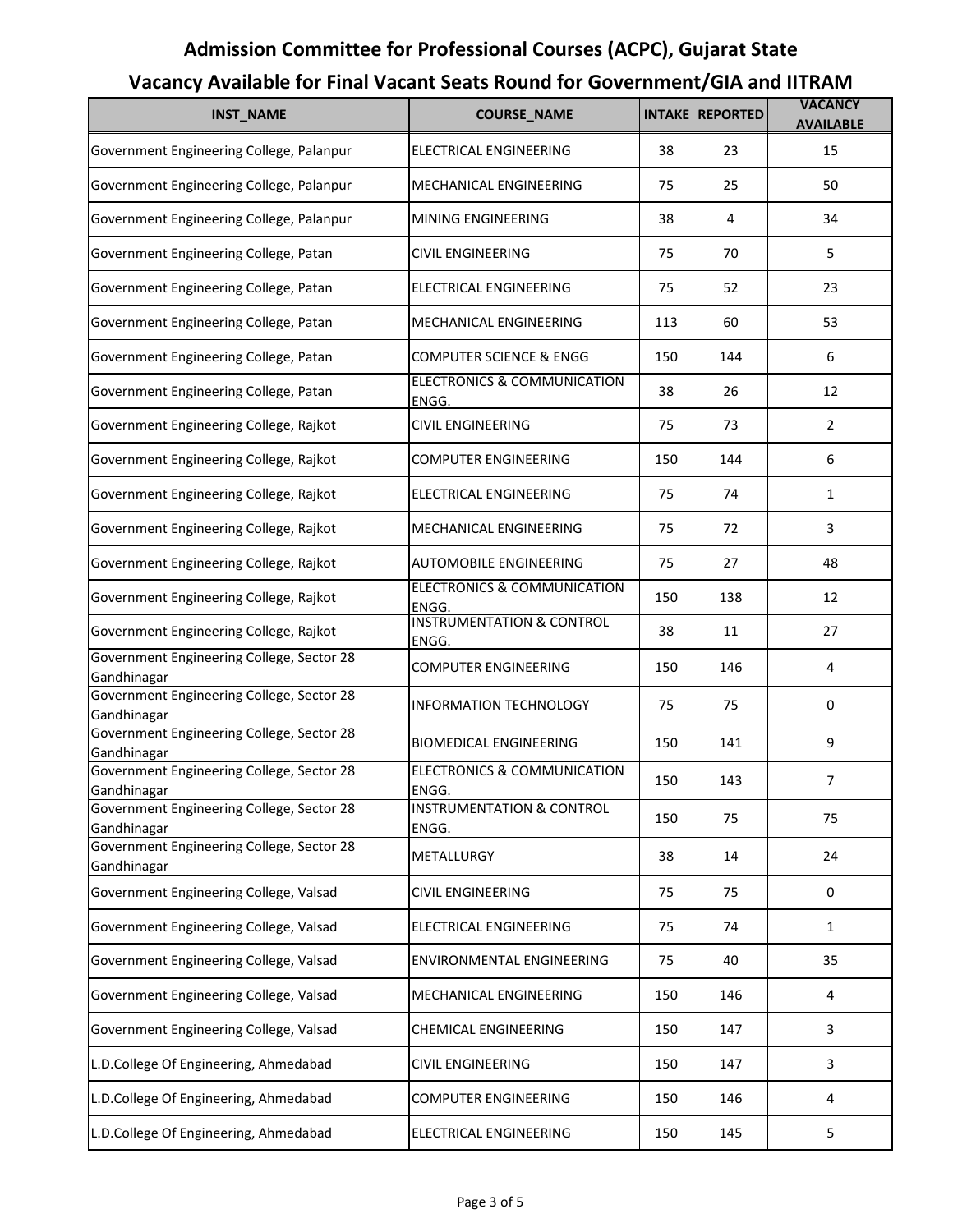#### **INST\_NAME COURSE\_NAME INTAKE REPORTED VACANCY AVAILABLE** L.D.College Of Engineering, Ahmedabad | ENVIRONMENTAL ENGINEERING | 75 | 74 | 1 L.D.College Of Engineering, Ahmedabad | INFORMATION TECHNOLOGY | 150 | 149 | 1 L.D.College Of Engineering, Ahmedabad MECHANICAL ENGINEERING 150 150 0 L.D.College Of Engineering, Ahmedabad AUTOMOBILE ENGINEERING 75 | 70 | 5 L.D.College Of Engineering, Ahmedabad CHEMICAL ENGINEERING 75 74 1 L.D.College Of Engineering, Ahmedabad BIOMEDICAL ENGINEERING 75 | 68 | 7 L.D.College Of Engineering, Ahmedabad ELECTRONICS & COMMUNICATION ENGG.<br>INSTRUMENTATION & CONTROL 150 147 3 L.D.College Of Engineering, Ahmedabad **ENGG** 75 73 2 L.D.College Of Engineering, Ahmedabad Plastic Technology 198 23 33 5 L.D.College Of Engineering, Ahmedabad RUBBER TECHNOLOGY | 38 | 37 | 1 L.D.College Of Engineering, Ahmedabad TEXTILE TECHNOLOGY | 75 | 67 | 8 L.E.College ,Morbi CIVIL ENGINEERING 150 61 89 L.E.College ,Morbi ELECTRICAL ENGINEERING 150 67 83 L.E.College ,Morbi INFORMATION TECHNOLOGY 38 37 1 L.E.College ,Morbi MECHANICAL ENGINEERING 75 36 39 L.E.College ,Morbi CHEMICAL ENGINEERING 75 71 4 L.E.College ,Morbi INDUSTRIAL ENGINEERING 38 2 36 L.E.College ,Morbi POWER ELECTRONICS 38 1 37 Shantilal Shah Engineering College ,Bhavnagar CIVIL ENGINEERING 150 159 59 91 Shantilal Shah Engineering College ,Bhavnagar ELECTRICAL ENGINEERING 75 | 49 | 26 Shantilal Shah Engineering College ,Bhavnagar | INFORMATION TECHNOLOGY | 150 | 147 | 3 Shantilal Shah Engineering College ,Bhavnagar | MECHANICAL ENGINEERING | 113 | 27 | 86 Shantilal Shah Engineering College ,Bhavnagar INSTRUMENTATION & CONTROL **ENGG** 38 3 35 Vishwakarma Government Engineering College, Chandkheda,Gandhinagar CIVIL ENGINEERING <sup>75</sup> <sup>74</sup> <sup>1</sup> Vishwakarma Government Engineering College, COMPUTER ENGINEERING 150 145 145 5 160 145 5 160 145 S Vishwakarma Government Engineering College, Chandkheda,Gandhinagar ELECTRICAL ENGINEERING <sup>150</sup> <sup>143</sup> <sup>7</sup> Vishwakarma Government Engineering College, Chandkheda,Gandhinagar **Information Chandkheda,Gandhinagar** 1 Vishwakarma Government Engineering College, VISHWARATHIA GOVETHINEHE ENGINEERING 2<br>Chandkheda,Gandhinagar 2 Vishwakarma Government Engineering College, Chandkheda,Gandhinagar CHEMICAL ENGINEERING <sup>75</sup> <sup>75</sup> <sup>0</sup>